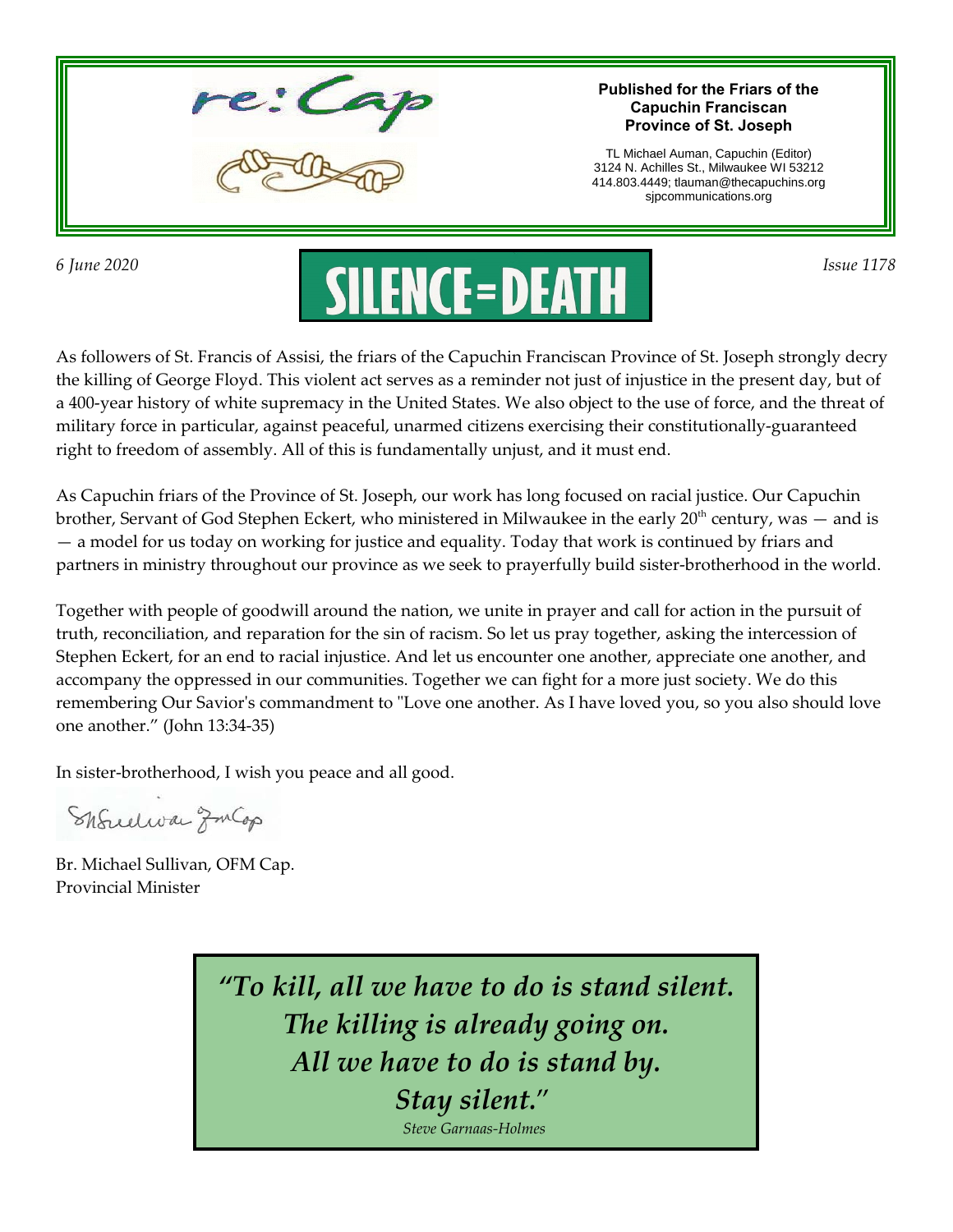

#### *Statement of the U.S. Franciscan Provinces*

"At a time when the COVID-19 virus has disproportionately attacked people of color, we have witnessed the killing of George Floyd and the protests, sometimes violent, which have occurred in our cities in its aftermath. Our hearts go out to all affected.

"Even though, following in the footsteps of St. Francis of Assisi, we decry violence and desire peace, we stand in solidarity with our outraged African American brothers and sisters who demand an end to the deadly violence of racism. We cannot be indifferent when their God-given dignity is violated.

"As people of faith, we not only condemn the systemic racism that has led to these events, but we also rededicate ourselves to ending racial injustice in our provinces, in our Church and in our nation and creating that space where Dr. Martin Luther King's Beloved Community will flourish."

David Gaa, OFM James Gannon, OFM Kevin Mullen, OFM Thomas Naim, OFM Provincial Minister Provincial Minister Provincial Minister Provincial Minister St. Barbara Province Assumption BVM Province Holy Name Province Sacred Heart Province

> Jack Clark Robinson, OFM Mark Soehner, OFM Provincial Minister **Provincial Minister** Our Lady of Guadalupe Province St. John the Baptist Province

#### *Unless*

 *At the cross the people stood by watching; and the leaders scoffed. —Luke 23.35*

Three officers stood silent while a fourth killed a helpless man, slowly. Centurions at the crucifixion.

To kill, all we have to do is stand silent. The killing is already going on. All we have to do is stand by. Stay silent.

Don't raise your voice. Don't protest. Don't question what happens.

Don't object when the Emperor desecrates the holy place. Don't defy the secret police. Don't cry out. Don't disrupt.

That's all you have to do to abet the killing. Stay silent. The killing will go on, just fine. Thank you for your cooperation.

> Unless you would like your own cross to bear. Unless you would stand with the man with the crown of thorns.

Unless you wish to take your faith that seriously in these serious times. Unless in you the Holy Spirit is already crying out.

> Unless in this kingdom of death you would be resurrected. Unless you have already died and your life is hidden in Christ. Unless in you life is stronger than death, love is stronger than fear.

> > *Steve Garnaas-Holmes www.UnfoldingLight.net*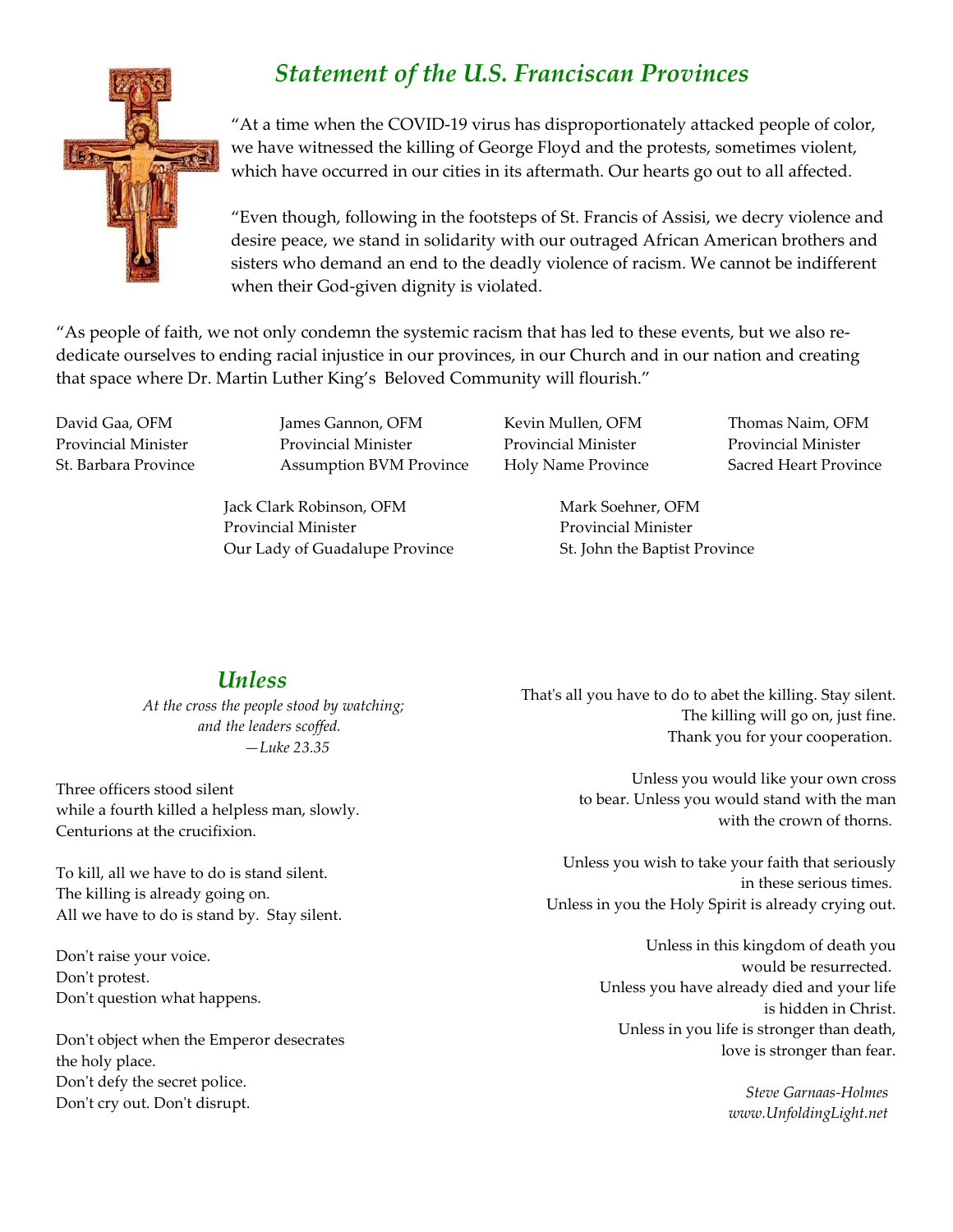## *Burying Our Dead While Social Distancing*

Recently, three of our brothers were laid to rest in our provincial cemetery in Mt. Calvary WI.



*Burial of Kenan Siegel*



*Steve Kropp, provincial vicar, officiated at the burials*



*Burial of Lester Bach and Jim Magnan*

### *Ministry During the Pandemic*

*Ken Smits, Fond du Lac WI:* When the shutdown came, I was classified as an "essential" employee by Agnesian Health Care, which governs Nazareth Center and Court, where I minister to about 60 sisters. I found out that "essential" meant I could be called at any time and there could be no substitute, for instance, a retired priest. The sisters were confined to their rooms or households, with no distribution of communion. Consulting with the staff and sisters, the desire was for a televised Mass each day, carried out as fully as possible for their participation. So I celebrate Eucharist with homily each day with a few staff members: reader, one for intercessions, sacristan, and organist, all communicating as they



*Ken Smits*

wish. So there is the small worshiping presence of the community. No communion for the rest is a great hardship which many bear well, but not all, especially some of the sisters whose minds are failing. Promotion of a spiritual communion is a good alternative, but it doesn't work for everyone. I have spent time at the doors of sisters (keeping distance) trying to console the inconsolable. With considerable lobbying with Agnesian Health Care, we did get permission to give communion to everyone on Easter Sunday in their rooms. This was done by a few of the sisters.

I have never been so busy in 11 years in this ministry. This has been a time of many meetings and consultations, as the staff and I seek to deal with the sister's needs and wishes. I am part time staff; 15 hours a week on five days. I worked eight days in a row between Palm Sunday and Easter Sunday, well over 40 hours in that stretch. The sisters wanted all the Holy Week and Easter services done as fully as possible. That required a lot of adaptation and imagination. We did have a full complement of ministers for all the services.

We are getting more adventurous now. We are planning a penance service with general absolution to a televised congregation before Pentecost Sunday. After Pentecost, we will have an anointing of the sick. After discussion, we decided that the grace of the sacraments can be given and received well enough through the television camera in our situation. Not that the television setup always works. But I have learned that when sound and/or picture fail, I go right on. Never let the camera run the prayer!